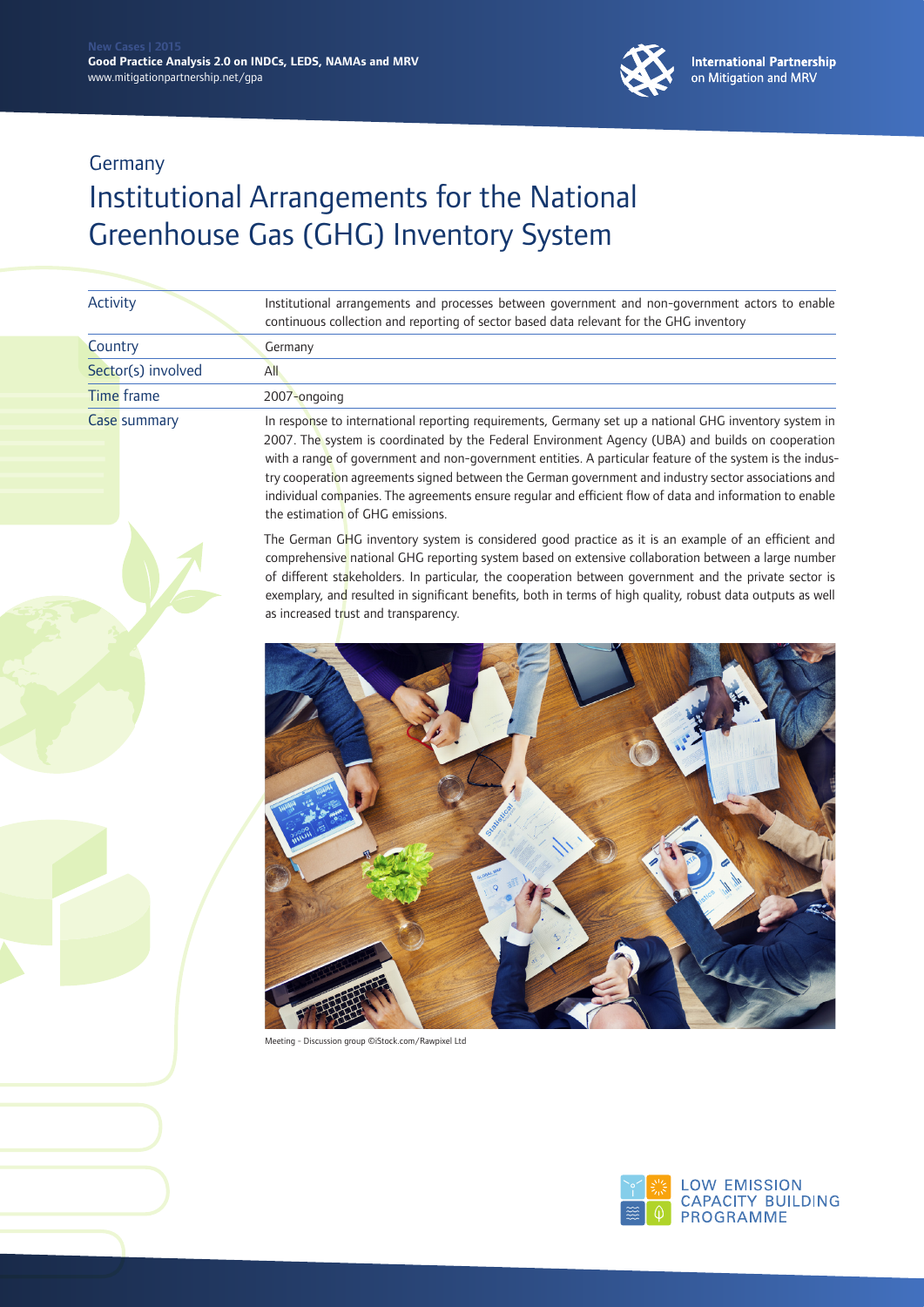#### Background

Germany established its national inventory system in 2007 in order to comply with reporting requirements according Art. 5 (1) of the Kyoto Protocol and the United Nations Framework Convention on Climate Change (UNFCCC). The National System of Emissions (NaSE) follows the IPCC Good Practice Guidance and is the framework under which annual National Inventory Reports are prepared in order to comply with UNFCCC and associated EU requirements, and in particular with the Kyoto Protocol.

The national system was formally set up through an agreement of the State Ministry Secretaries of relevant Ministries with basic reporting principles and responsibilities laid out in the "Principles Paper for the National System on Emission Inventories".

The system operates on three levels:

- » The Federal Environment Agency (UBA) as coordinating entity
- » The ministerial level under the leadership of the Federal Ministry of Environment, Nature Conservation, Building and Nuclear Safety (BMUB)
- » Entities outside the federal government sector including private entities.

The structure of the system is shown in Figure 1 below.

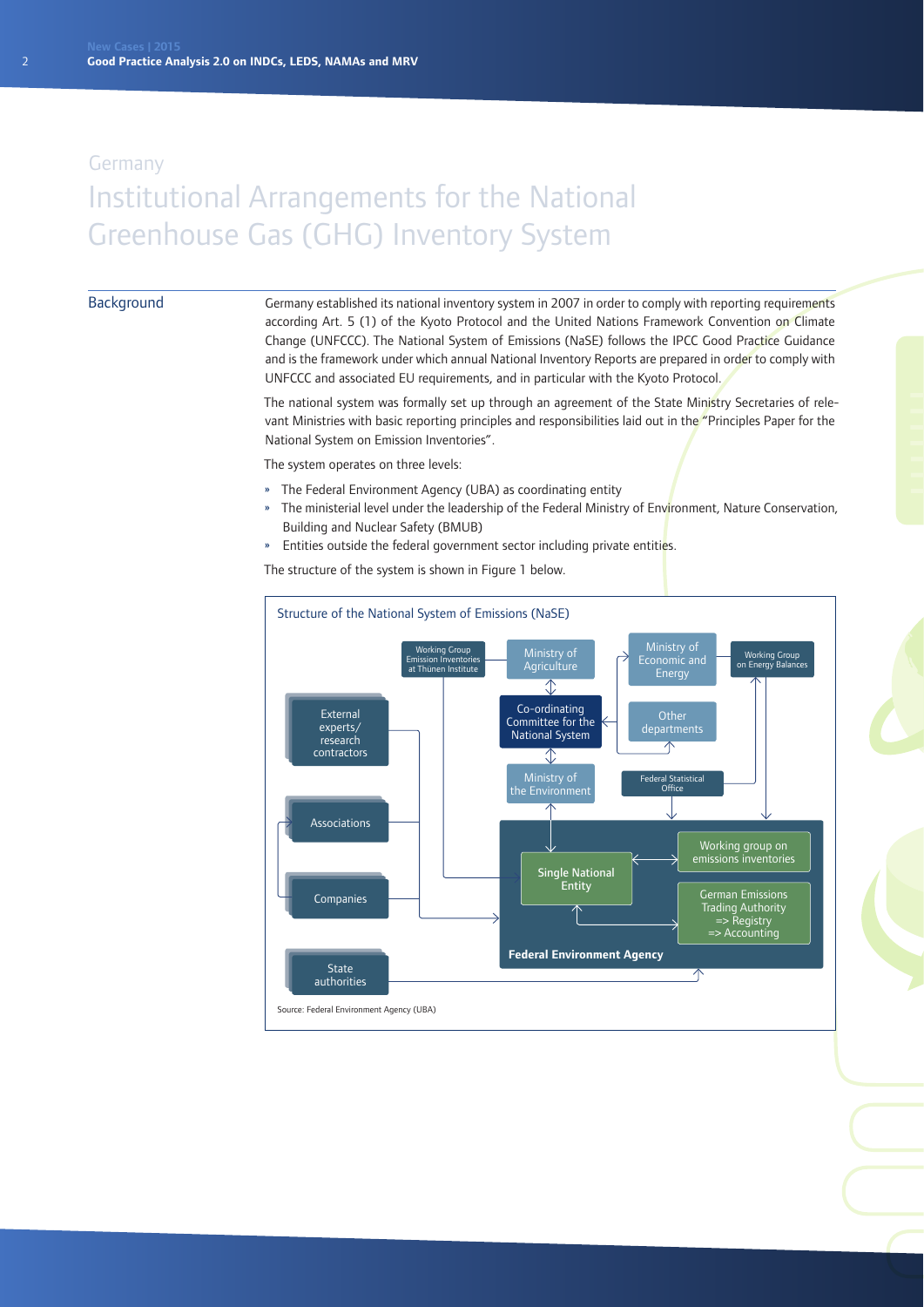As coordinating entity, the UBA serves as the single national entity and focal point for the different institutions and actors involved. The different ministries involved in the NaSE cover all relevant emission sources and are responsible for coordination of data flows and processes for their respective sector and area of competence. In addition, there is a national coordinating committee, headed by the BMUB, which includes representatives of all federal ministries that participate in the reporting process.

In contrast to many other countries, the German GHG reporting system is not enshrined in law, but rather based on the mentioned agreement between the state secretaries. The agreement also stipulates that the national GHG inventory system should use existing data flows and processes wherever possible.

The majority of data used for GHG emissions reporting (approximately 80%) is derived from data from the Federal Statistics Office. This includes energy statistics, environmental data and production statistics. In order to be able to use this data for GHG emissions reporting purposes, a separate agreement with the Statistics Office was also required.

Where no existing data flows are available, additional source specific, voluntary agreements between relevant institutions and actors are put in place that specify how the sectors provide the necessary data to the UBA. Only if such agreements cannot be reached may legal measures be considered.

**Activities** 

- 1. Agreement between State Secretaries in 2007: The agreement was made between the State Secretaries of all Federal Ministries with responsibility for sectors relevant for the reporting of GHG emissions and is the backbone of the German GHG reporting system. It deals with responsibilities for reporting and data flows in the context of the national GHG emission inventory system. The agreement was triggered by the Kyoto Protocol, which came into force in 2005 (first commitment period 2008 – 2012) and mandates annual GHG reporting in compliance with the associated EU regulation.
- 2. Voluntary industry commitments: As early as the 1990s the German industry made commitments to the Government to reduce GHG emissions. These voluntary commitments, in the form of letters from different sector and industry associations, also stipulated specific monitoring requirements. Initially, the data from these voluntary agreements was used by the UBA for the GHG inventory and reporting.
- 3. Industry cooperation agreements: As the voluntary industry agreements expired from ca. 2009 onwards – agreements with the industry were needed in order to facilitate data flow with UBA. UBA signed individual cooperation agreements with the relevant sectors to ensure continued data provision and flow. These cooperation agreements were negotiated and signed on an ad hoc basis, depending on the individual expiration date of the earlier voluntary commitment. Between 2009 and 2012, a number of voluntary agreements were thus converted into cooperation agreements, which took the form of legal contracts between the industry body concerned - and UBA.
- 4. Continuous review: Since cooperation agreements with all relevant sectors were concluded in 2012, ongoing activities include the modification or updating of existing agreements in light of changing reporting requirements where data gaps appear (e.g. new emission sources or gases such as the reporting of nitrogen trifluoride (NF3) emissions under the Kyoto Protocol's second commitment period, 2013–2020).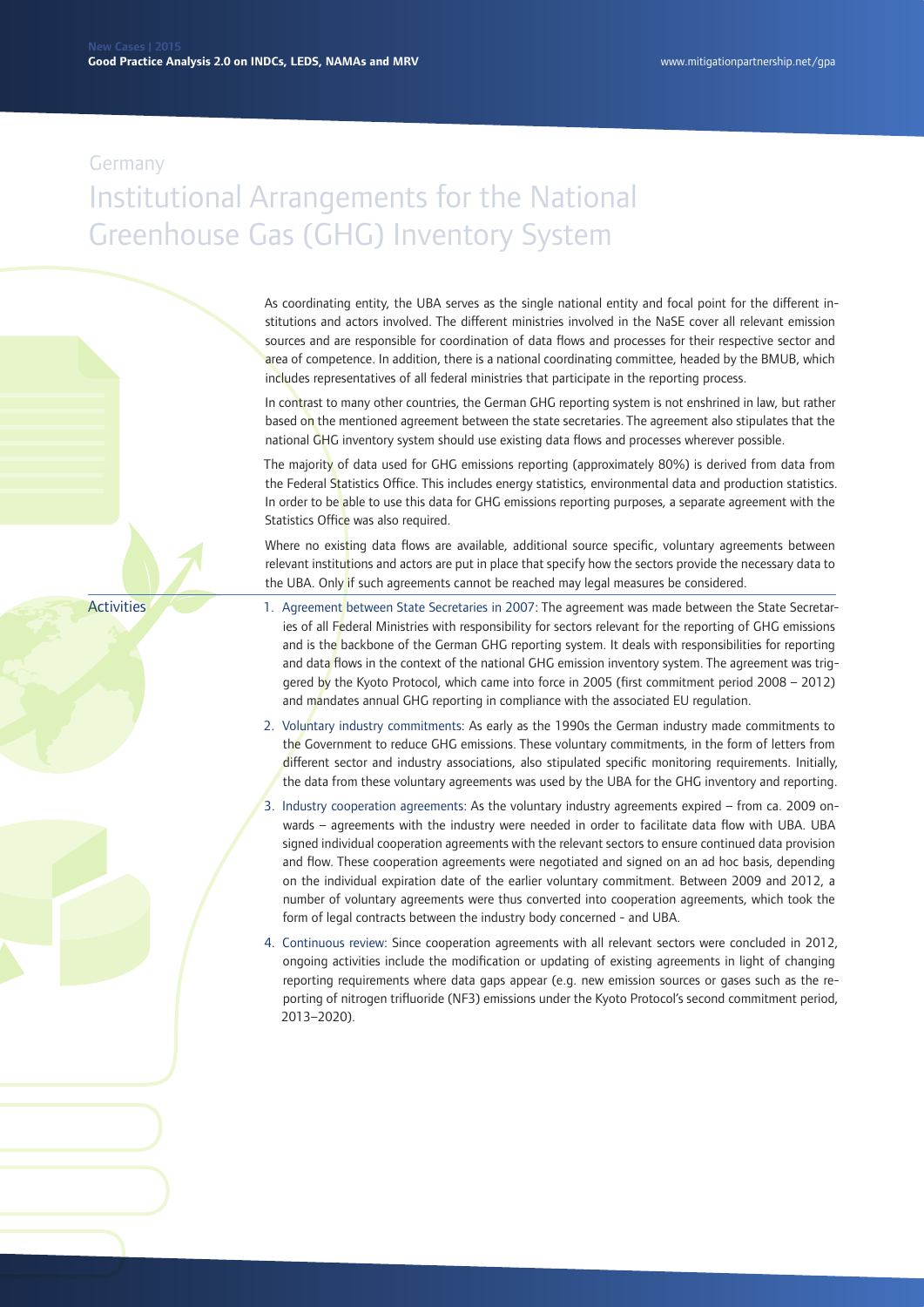| Institutions involved   | Federal Ministries and agencies: Federal Environment Agency (UBA); Federal Statistical Office; Federal<br>Ministry for the Environment, Nature Conservation, Building and Nuclear Safety (BMUB); Federal<br>Ministry of Economics and Energy; Federal Ministry for Food, Agriculture and Consumer Protection;<br>Federal Ministry of the Interior; Federal Ministry of Defence; Federal Ministry of Finance; Federal Min-<br>istry of Transport and Urban Development<br>State level authorities<br>Institutes and research organisations<br>Industry associations and companies<br>»                                                                                                                                                                                                                                                                                                                                                                                                                                                                                                                                                                                                                                                                                                                                         |
|-------------------------|-------------------------------------------------------------------------------------------------------------------------------------------------------------------------------------------------------------------------------------------------------------------------------------------------------------------------------------------------------------------------------------------------------------------------------------------------------------------------------------------------------------------------------------------------------------------------------------------------------------------------------------------------------------------------------------------------------------------------------------------------------------------------------------------------------------------------------------------------------------------------------------------------------------------------------------------------------------------------------------------------------------------------------------------------------------------------------------------------------------------------------------------------------------------------------------------------------------------------------------------------------------------------------------------------------------------------------|
| Finance                 | The activities are funded through the German federal budget. The ongoing operation of the system cost<br>an average of EUR 1 million per year. Activities undertaken by non-government actors are funded by those<br>actors themselves.                                                                                                                                                                                                                                                                                                                                                                                                                                                                                                                                                                                                                                                                                                                                                                                                                                                                                                                                                                                                                                                                                       |
| People                  | Approximately 50 experts work part-time on the preparation of the yearly National Inventory Reports at<br>UBA.                                                                                                                                                                                                                                                                                                                                                                                                                                                                                                                                                                                                                                                                                                                                                                                                                                                                                                                                                                                                                                                                                                                                                                                                                |
|                         | Additionally, representatives and technical experts from the institutions mentioned above are also part<br>of the system.                                                                                                                                                                                                                                                                                                                                                                                                                                                                                                                                                                                                                                                                                                                                                                                                                                                                                                                                                                                                                                                                                                                                                                                                     |
| Impact of activities    | Robust and timely data: The agreements with industry ensure a continuous flow of current data di-<br>$\mathbf{v}$<br>rectly from the relevant source. This helps to produce an accurate national GHG inventory. At the<br>same time, the collection of data at the source allows the industry sector to track and obtain accurate<br>information and data of GHG-relevant activities.<br>Efficient use of resources and capacities: The direct involvement of industry in the reporting processes<br>»<br>reduces the need for additional capacity at the government level. The data is collected by those in the<br>best position to do so, which helps to build and maintain relevant capacities in the respective sectors.<br>Increased trust between government and the private sector: The collaboration on the GHG inventory<br>has led to constructive and open relationships between government actors and industry. This increased<br>trust arguably has a positive impact also in other areas.<br>Avoidance of legal procedures: The cooperation agreements with industry avoided the need for more<br>W.<br>complex and lengthy legislative processes to enable data collection and reporting. The voluntary coop-<br>eration agreements are more flexible also in view of potential modifications and amendments. |
| Why is it good practice | The national GHG inventory system and associated cooperation agreements are a good example of<br>$\mathbf{v}$<br>effective collaboration between government and the private sector. The collaboration supports the<br>establishment of a robust GHG reporting system, which is based on accurate, sector specific data.<br>Through the collaboration between the different actors, reporting processes are very efficient thus<br>$\pmb{\mathcal{Y}}$<br>minimising the need for additional resources in particular at the governmental level. Quality is assured<br>through the involvement of industry and sector experts.<br>In contrast to reporting systems, which are enshrined in law, a system which is based on collaboration<br>helps to improve trust and an open communication between the different actors and is more flexible<br>in view of potential modifications and amendments.                                                                                                                                                                                                                                                                                                                                                                                                                            |
| Success factors         | Open and direct communication - open communication between the UBA and the industry sectors<br>$\boldsymbol{\mathcal{V}}$<br>in cooperation with the relevant ministries and industry associations using an existing and growing<br>network of contacts.<br>High level political involvement - the Ministry of Economy and Energy (BMWi) was involved at the<br>»<br>start and acted as a door opener to initiate contact with industries, building on their longstanding<br>relationships with the relevant sectors                                                                                                                                                                                                                                                                                                                                                                                                                                                                                                                                                                                                                                                                                                                                                                                                          |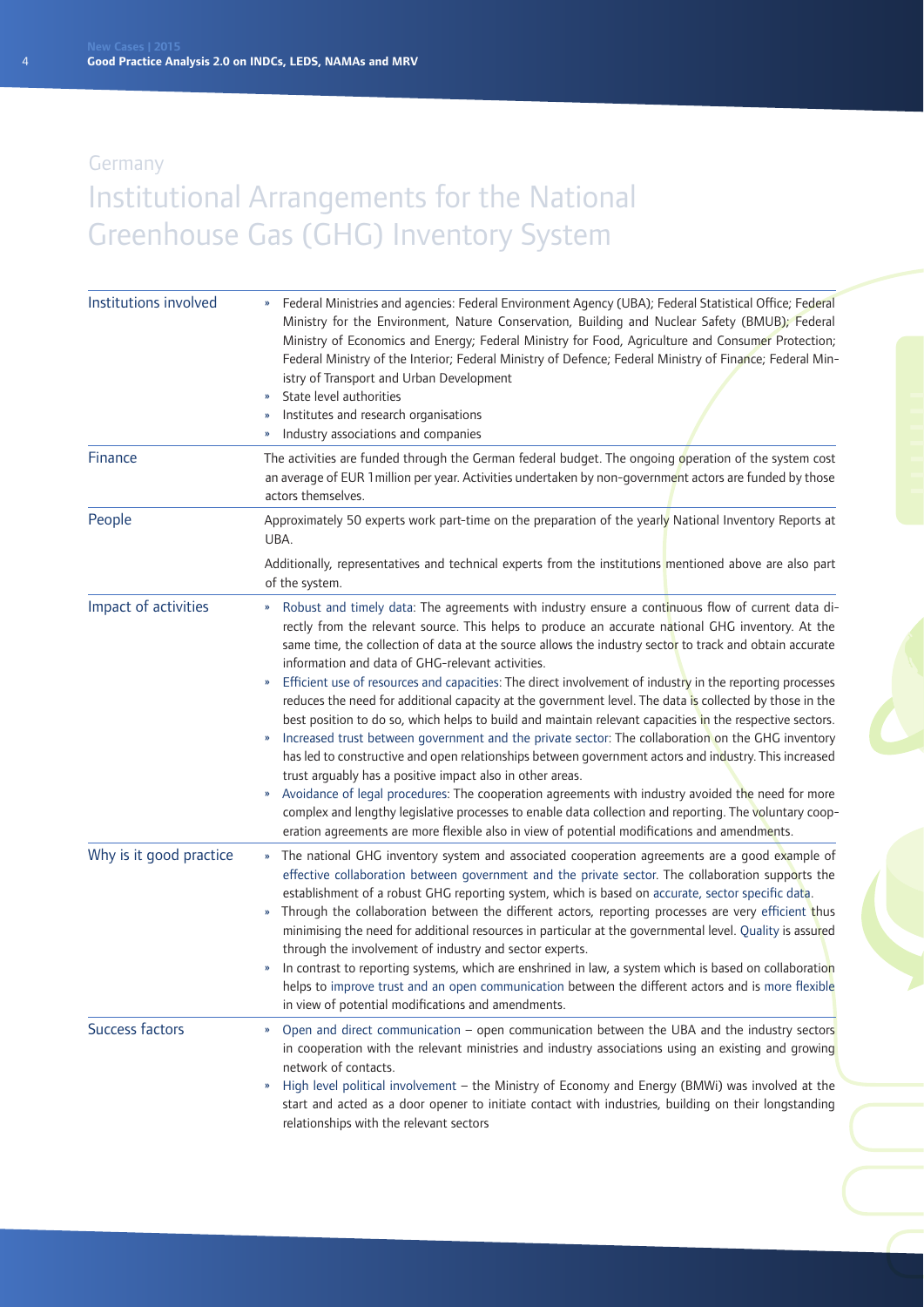- » Clear benefits for industry highlighting the benefits to industry such as accurate data of GHG-relevant activities and avoidance of legal arrangements
- » Forging alliances and strategic partnerships using alliances with organisations where a good relationship already existed to build relationships with more sceptical parties
- » Stepwise approach starting small, and building up the system over time rather than attempting to arrange and solve everything from the outset
- » Transparency being transparent about how the data is collected and used and clearly demonstrating that the information is only used for the agreed purpose helped to build trust and good working relationships

#### What were the main barriers/challenges to delivery? How were these barriers/challenges overcome? Overcoming barriers/ challenges

Companies/ industries saw the reporting requirements as an additional burden.

Building awareness and increasing understanding among industry about the value of site-specific data collection and reporting. Site-specific monitoring typically results in lower GHG emission values as estimations take a more conservative approach. The alternative to reporting information directly would have been for the UBA to estimate production data for the calculation of GHG emissions that would have likely resulted in higher calculated GHG emissions.

Some companies/ industries did not understand the need for additional data reporting, given that a lot of data was already being reported to the same agency.

Clear communication and awareness building on the need for additional data collection which was based on the fact that either not all relevant data is reported or that, legally, data can only be used for one

Institutional

Financial

Information

**Capacity** 

Lessons learned

purpose, especially if reported to different branches of the same agency.

UBA is the agency that leads the GHG inventory and at the same time sets emission limit values for industry. Companies feared that data reported for the GHG inventory may be used to tighten emission limits.

Credible and transparent institutional arrangements to ensure firewalls between the relevant departments and avoid data misuse. At the same time, it was important to gain the trust of companies through continuous and open communication. Over time, it became clear that no data transfers or misuses occurred.

Occasional capacity constraints to ensure necessary level of sector expertise for collection and assessment of data. For example, in 2011 the European Statistics Directive expired for the iron & steel sector, and hence data for the GHG inventory could no longer be drawn from the official statistics. At the same time, the relevant knowledge and capacities at the agency level had long been reduced.

Case by case agreements and strategies to build up capacities at the agency and/ or industry level. Such technical capacity is often relevant for other management processes and hence it can be in the interest of industries/companies to maintain or build such capacities.

- » Confidence and trust is key: Confidence building is a continuous effort and can be achieved through open communication and transparency. Trust is essential to ensuring good and effective relationships especially when dealing with sensitive information.
- » Clear institutional responsibilities: The handling of data and commercially sensitive information requires well-designed institutional processes and structures to ensure data is only used for the agreed purpose.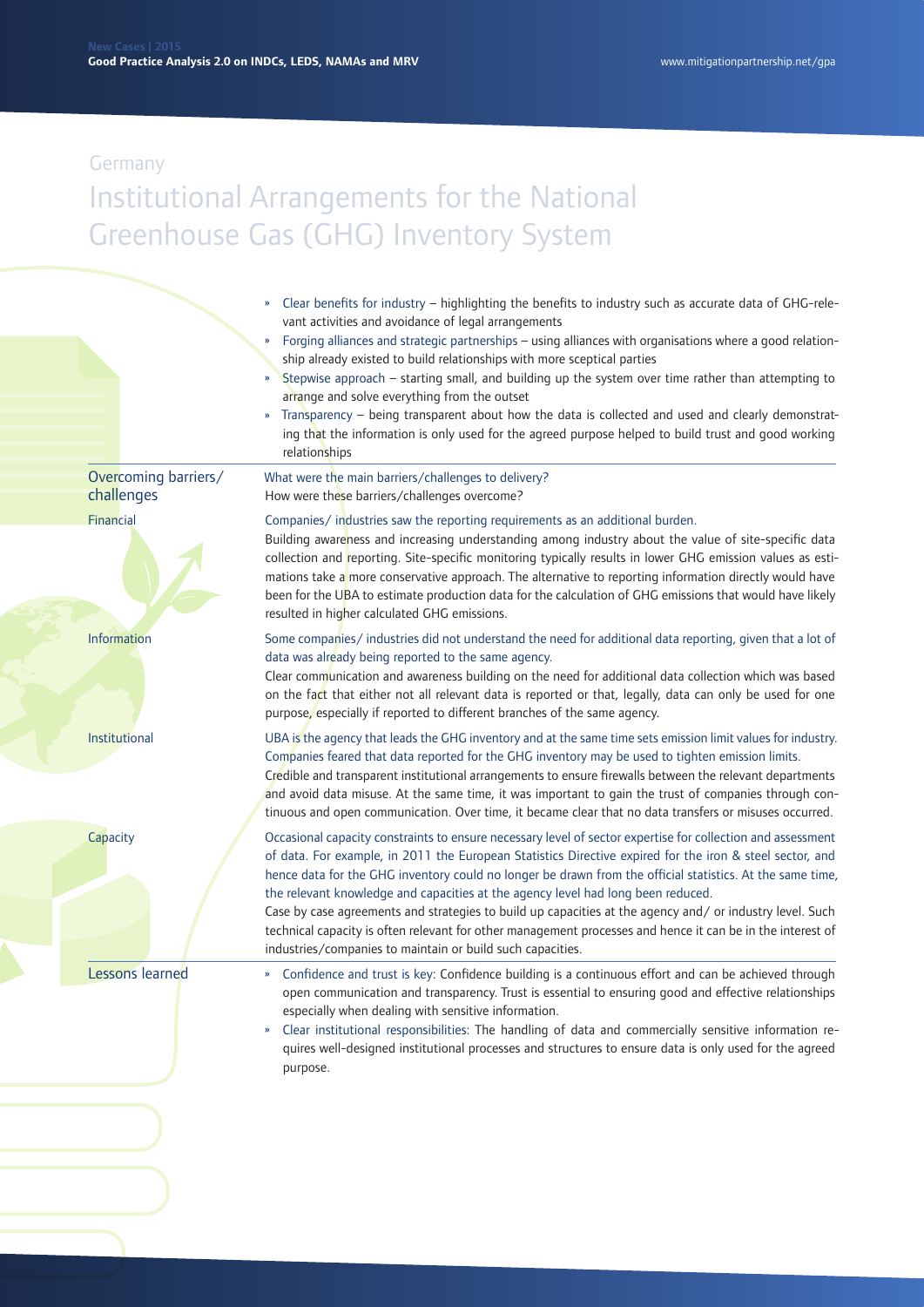|                                   | Carrots are effective but sometimes sticks are needed: Generally, industries and companies recognised<br>the benefit of entering into voluntary agreements as well as collecting the GHG relevant data as this<br>ensures its accuracy and may also be of use for other management processes. However, in some cases<br>the "threat" of legislation had to be used to facilitate the voluntary agreement.<br>Processes and relationships need time: Over time and through daily practice, relationships between the<br>»<br>UBA and industries became stronger, more open, and based on mutual trust. Transparency and actual<br>evidence on the way data is handled and used helped to give confidence to companies that the infor-<br>mation is only used for the agreed purpose. For example, initially one of the industry associations only<br>provided aggregated data across their member companies; later on they agreed to provide individual<br>company data directly and entrusted the UBA with their aggregation.                                                                                                                                                                                                                                                                                                                                                                                                                                                                                                                                                                                                                                                                                                                               |
|-----------------------------------|-------------------------------------------------------------------------------------------------------------------------------------------------------------------------------------------------------------------------------------------------------------------------------------------------------------------------------------------------------------------------------------------------------------------------------------------------------------------------------------------------------------------------------------------------------------------------------------------------------------------------------------------------------------------------------------------------------------------------------------------------------------------------------------------------------------------------------------------------------------------------------------------------------------------------------------------------------------------------------------------------------------------------------------------------------------------------------------------------------------------------------------------------------------------------------------------------------------------------------------------------------------------------------------------------------------------------------------------------------------------------------------------------------------------------------------------------------------------------------------------------------------------------------------------------------------------------------------------------------------------------------------------------------------------------------------------------------------------------------------------------------------|
| How to replicate<br>this practice | Start small, but start somewhere: It is important not to overly complicate the system from the start,<br>$\boldsymbol{\mathcal{V}}$<br>and therefore possibly postpone implementation. Better to start small and build the reporting system<br>up over time.<br>Start with existing data and information and do not reinvent the wheel: A lot of data, if not most, that<br>$\boldsymbol{\mathfrak{D}}$<br>is needed for the GHG inventory and reporting system is already available, collected and reported<br>somewhere. Good sources are national statistics offices, other ministries, business associations and<br>international sources such as International Energy Agency for the energy sector.<br>Highlight the national $/$ private sector interest and benefits: Much of the information gathered for<br>»<br>international GHG reporting is relevant for other processes owned by companies as well as national<br>governments. By highlighting the use of sector-specific, economic and production data for planning<br>purposes (including company planning, sector plans or climate policy activities), different actors can<br>be motivated to participate and contribute.<br>There are no blueprints for GHG inventories: Each country has to find its own strategy and way to<br>${\bf n}$<br>collect the relevant data and ensure continuous information flows based on its own specific national<br>circumstances. It is important to learn from others but not everything makes sense in every context.<br>Initial costs can be significant however decrease over time: The initial costs and resources required to<br>»<br>set up the reporting system can be significant. It is important to understand this as a long-term invest- |
|                                   | ment and process which, once operational, requires less resources over time if set up as a continuous<br>process.                                                                                                                                                                                                                                                                                                                                                                                                                                                                                                                                                                                                                                                                                                                                                                                                                                                                                                                                                                                                                                                                                                                                                                                                                                                                                                                                                                                                                                                                                                                                                                                                                                           |